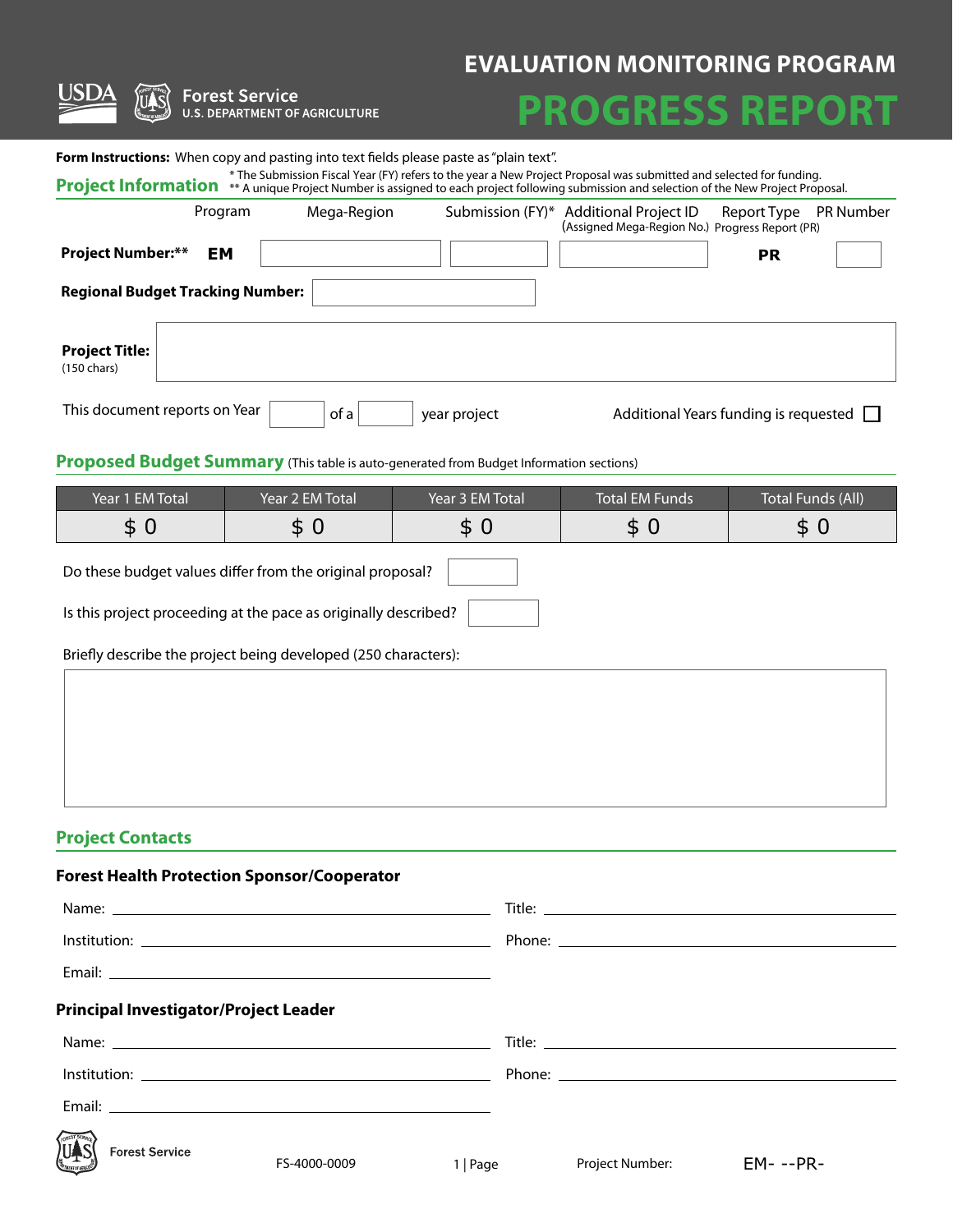## **Project Details**

Progress - Give a brief description of overall Progress on this Project including explanation of any delays or deviation from original plan (750 chars)

Methods - Give a description of actvities completed during the reporting period (1500 chars)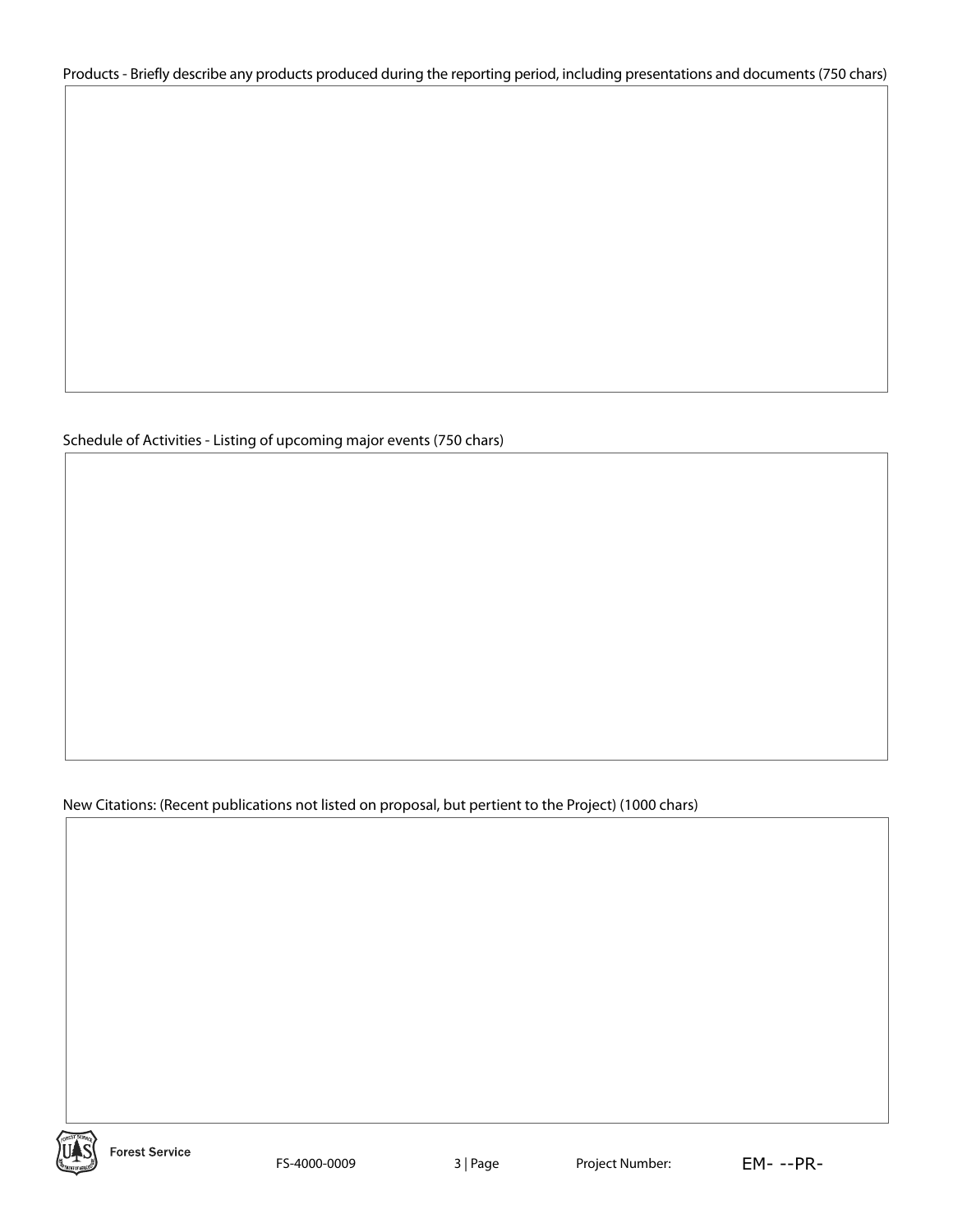## Year 1 Budget Information (For a summary of total project costs, see page 1) If there have been no changes, this information may be copied from original Proposal.

Fiscal Year (FY):

| <b>Budget Type</b> | Budget                            | <b>Requested EM</b><br>Funding | Non-Federal Match** | Leveraged Funds*** | <b>Match Source</b> | Leveraged Source |
|--------------------|-----------------------------------|--------------------------------|---------------------|--------------------|---------------------|------------------|
| ADMINISTRATION     | Salary                            |                                |                     |                    |                     |                  |
|                    | <b>Travel for Data Collection</b> |                                |                     |                    |                     |                  |
|                    | Travel to Meetings*               |                                |                     |                    |                     |                  |
|                    | Travel for Other                  |                                |                     |                    |                     |                  |
| PROCUREMENT        | Contracting                       |                                |                     |                    |                     |                  |
|                    | Equipment                         |                                |                     |                    |                     |                  |
|                    | Supplies                          |                                |                     |                    |                     |                  |
| <b>INDIRECT</b>    | Overhead                          |                                |                     |                    |                     |                  |
|                    | Other                             |                                |                     |                    |                     |                  |
|                    | SUBTOTAL $\vert \$ 0 \vert$       |                                | \$0                 | \$0                |                     |                  |

Overhead Rate % (Describe in Notes):  $\vert$  (Secretary 2014) 7 Year 1 Total:

\$ 0

Year 1 Notes (1000 chars):

\* Funds allocated for "Travel to Meetings" in year 1 will only be approved for proposals requesting a single year of funding.

\*\* Non-Federal Matching (cost sharing) funds are raised from outside sources to increase the level of support provided by the Federal Government. This includes both cash and in-kind contributions.

\*\*\* Leveraged Funds are raised from outside sources to increase the level of support provided by the Federal Government (including cash and in-kind contributions) beyond the non-Federal matching requirements.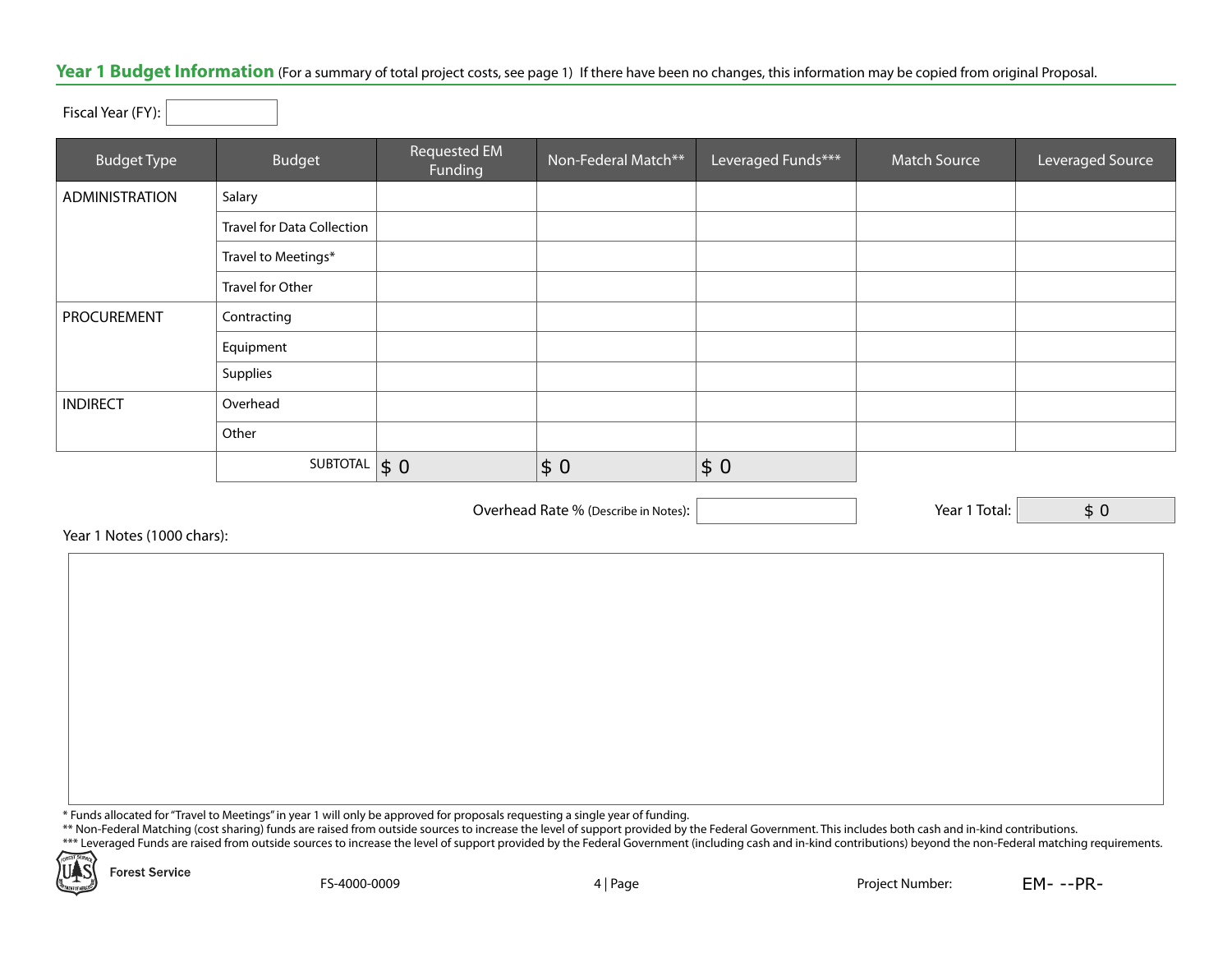## Year 2 Budget Information (For a summary of total project costs, see page 1)

## Fiscal Year (FY):

| <b>Budget Type</b> | Budget                            | Requested EM<br>Funding   | Non-Federal Match | Leveraged Funds | <b>Match Source</b> | Leveraged Source |
|--------------------|-----------------------------------|---------------------------|-------------------|-----------------|---------------------|------------------|
| ADMINISTRATION     | Salary                            |                           |                   |                 |                     |                  |
|                    | <b>Travel for Data Collection</b> |                           |                   |                 |                     |                  |
|                    | <b>Travel to Meetings</b>         |                           |                   |                 |                     |                  |
|                    | Travel for Other                  |                           |                   |                 |                     |                  |
| <b>PROCUREMENT</b> | Contracting                       |                           |                   |                 |                     |                  |
|                    | Equipment                         |                           |                   |                 |                     |                  |
|                    | Supplies                          |                           |                   |                 |                     |                  |
| <b>INDIRECT</b>    | Overhead                          |                           |                   |                 |                     |                  |
|                    | Other                             |                           |                   |                 |                     |                  |
|                    | SUBTOTAL                          | $\vert \mathsf{s}\vert 0$ | \$0               | \$0             |                     |                  |

Overhead Rate %:  $\boxed{\phantom{\begin{bmatrix} 0 \end{bmatrix}}$  Year 2 Total:

Year 2 Notes (1000 chars):

| 'ear 2 Notes (1000 chars): |  |  |
|----------------------------|--|--|
|                            |  |  |
|                            |  |  |
|                            |  |  |
|                            |  |  |
|                            |  |  |
|                            |  |  |
|                            |  |  |
|                            |  |  |
|                            |  |  |
|                            |  |  |
|                            |  |  |
|                            |  |  |
|                            |  |  |
|                            |  |  |

\$ 0